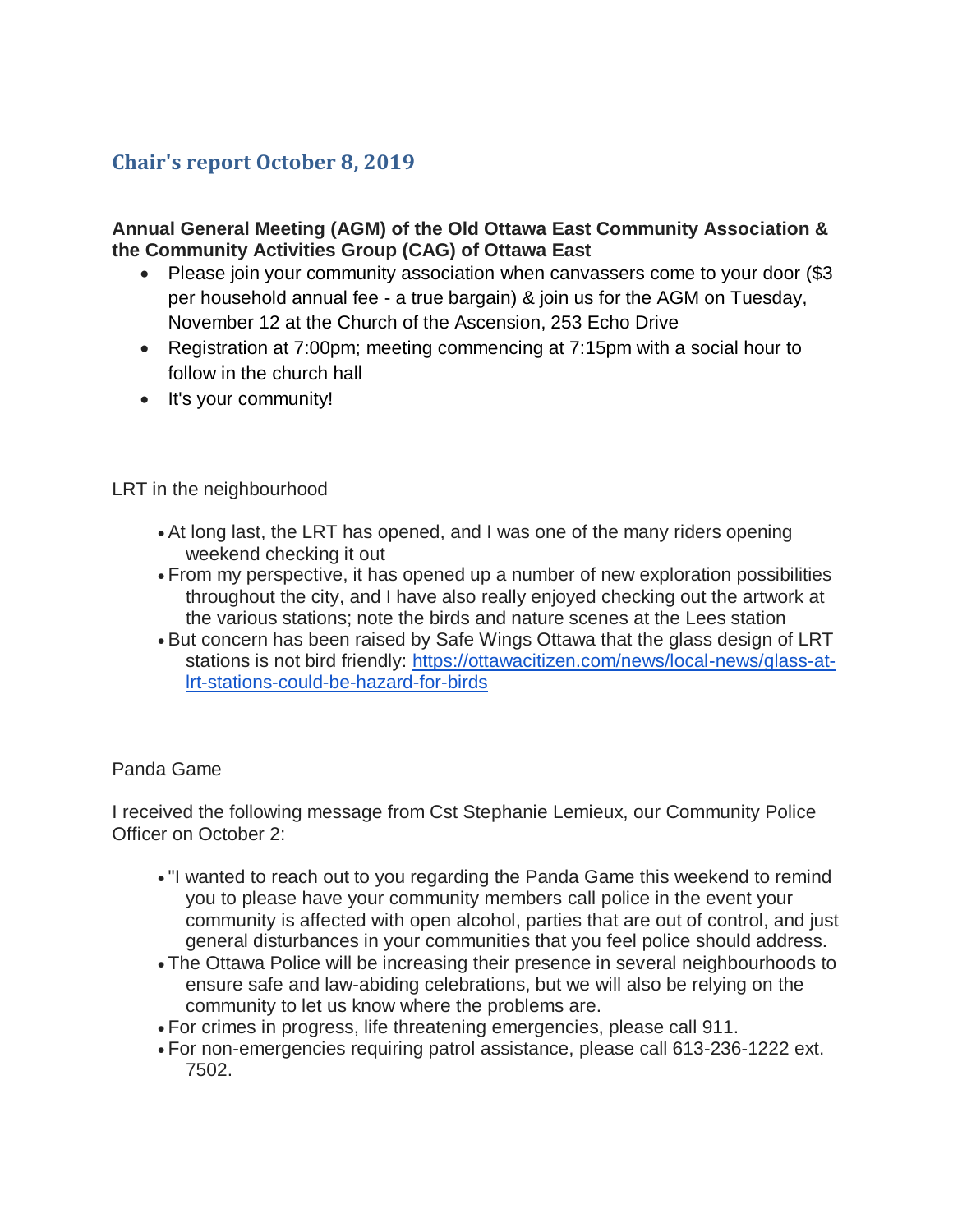If you have information or suggestions that may assist police in better protecting the community during this annual Panda Game, please let me know and I will make sure the appropriate officers are made aware in our events section."

Springhurst park- children's playground replacement project

- We received two design options (a nautical theme and a nature theme) via the councillor's office on September 12
- A public meeting has now been scheduled for Thursday, October 17 from 6:30- 8:30pm at the Old Town Hall; plans will be posted and city parks and recreation staff will be available to answer questions
- Please help us publicize this event with your neighbours and the many users of this park

Proposal for school at Deschatelets

- Discussions between Regional and the Conseil des Écoles Catholiques du Centre Est have been continuing regarding the Conseil's plans for the Deschatelets Building
- We are hoping that a representative from the Conseil will be available for a public meeting soon to update us on their plans and respond to any questions; watch for information in CAG's weekly e-update

Cut-through traffic / safety concerns

- this is an issue that a number of neighbourhoods are concerned with in our community
- Most recently I have heard from a resident in Rideau Gardens who indicated that over the past year or so, they have faced increasing challenges with drivers cutting through their neighbourhood to avoid traffic on Main Street heading downtown, particularly in the morning rush hour. "These drivers come over the Smyth bridge and turn right onto Toronto Ave, then right onto Bullock, zooming through and speeding down Marlow or Onslow. At this time of day, these streets are full of pedestrians, especially kids heading to and waiting at bus stops."

Follow-up from Councillor's office to Qs posed at September board meeting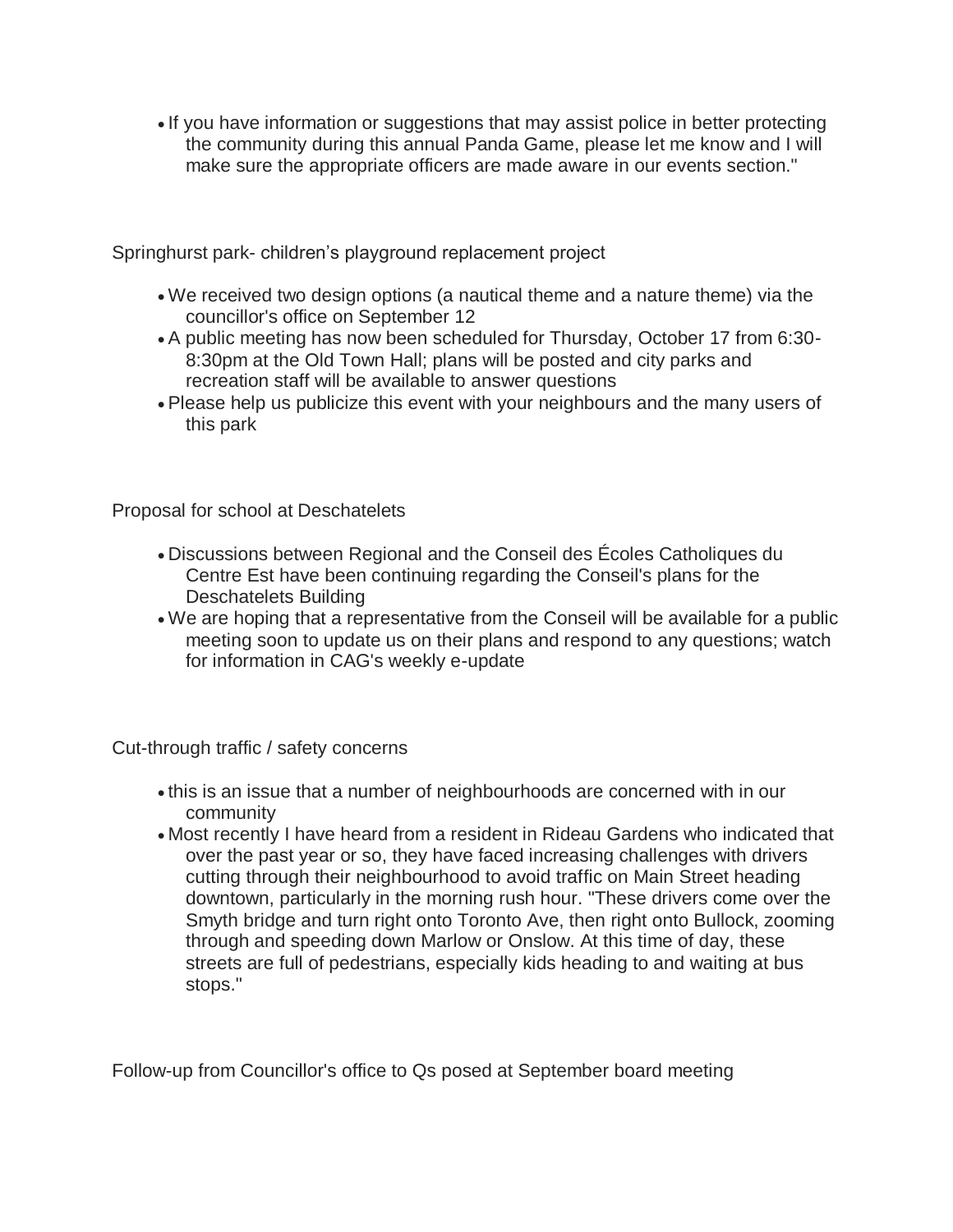- With respect to concerns re the beg button at the pedestrian crosswalk at Clegg and Colonel By, city staff have promised to look at some possible solutions. Note the issue is in part also due to the fact that this intersection was designed before the Flora Bridge opened, and there is often some confusion when bike lights change while pedestrian lights do not.
- The city staff response with respect to the Immaculata field and MPAC payments was that staff would not be revisiting the tax status of the property. The Councillor's office intends to ask more questions at the city level to challenge this.
- The new #55 bus route will, have a number of local stops along Main Street and Lees Avenue. Information is available through the "ready for rail" tab on <http://plan.octranspo.com/plan/> or through the OC Transpo app, bus buddy.
- . The Lees on-ramp is to be opened the week after Thanksgiving!!!!!

Cash in lieu of parkland (CiLP) requests from OOE

 Alexandra, in in consultation with Rick Burrowes, CAG, and the Sandy Hill Community Health Centre, prepared a very comprehensive document, including context & rationale, for OOE's funding requests for CiLP projects which was submitted to the Councillor's office on September 23

Federal candidates debate (September 25)

- The Glebe Community Centre was packed; 400 chairs were occupied, 150 people were estimated to have been standing and about 300 people were turned away
- A big thank you to the organizing committee from the 10 community associations, our representative on this committee, Ron Rose, and the volunteers on the night itself who made this happen
- For those who were unable to attend that night, and have not yet streamed the debate but want to, Rogers TV has refreshed their video and it now includes the last few minutes of the debate. The updated link follows: <https://youtu.be/38TBuEkwEPo>

Building 2A at Greystone Village

- Regional hosted a construction information session on October 2 to review their current plans and construction schedule
- The first stage of construction (shoring = pile driving) is expected to commence in November; it will likely take 4-5 weeks, with work lasting 9-10 hours/ day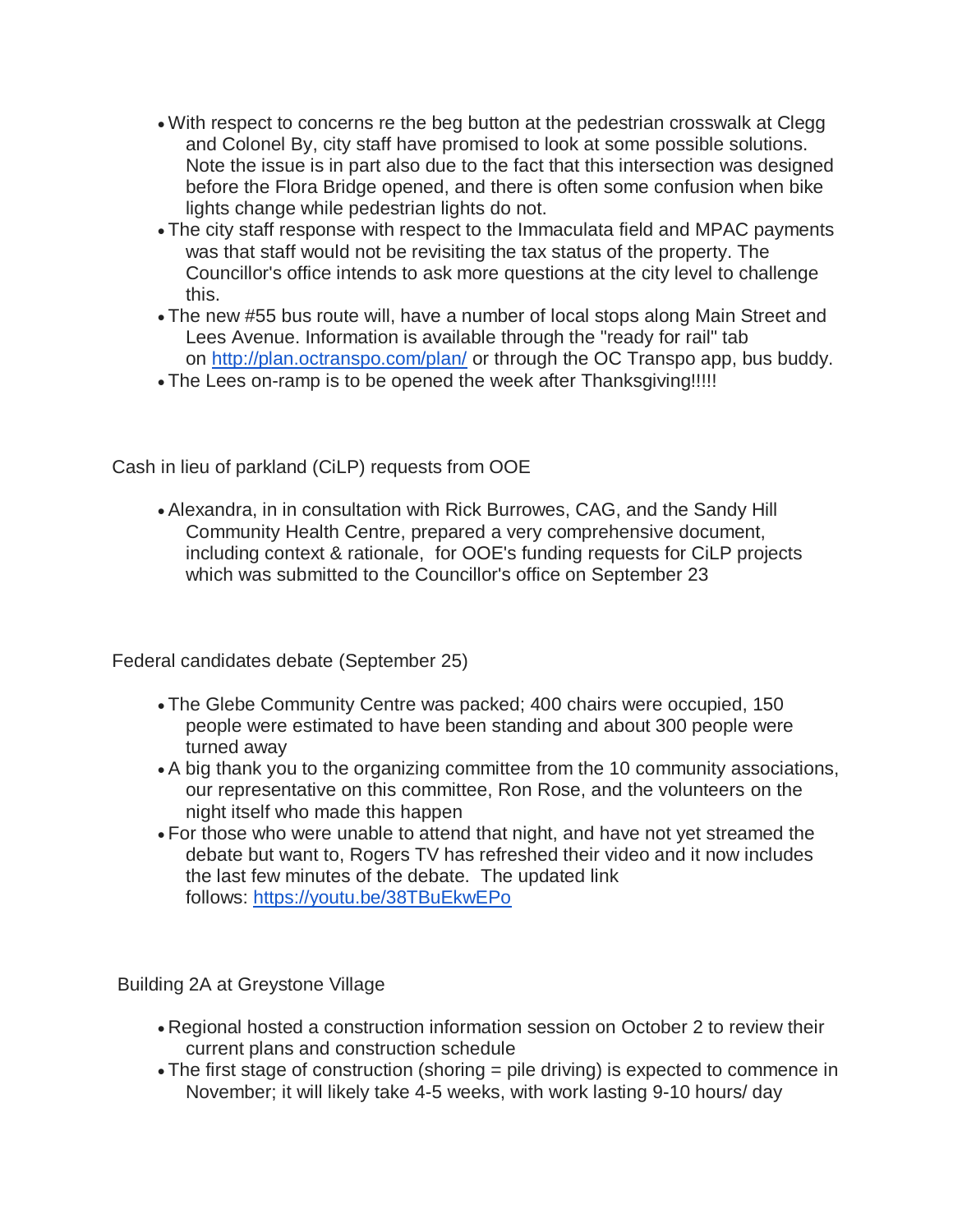- First occupancy is currently targeted for July 2021
- Regional has prepared a deck of information that was shared at the meeting; I can send a copy to anyone wishing more information

Ministry of Transport (MOT) bridge replacement

- I suspect many people in the community have been hearing the construction noise / seeing the changes as the Nicholas & Lees Queensway ramps are redesigned and Nicholas bridge replacement work continues
- Tom Scott will be presenting a motion at our meeting on the community's continued push for improved sound barriers for our community along the Queensway; the motion itself will be part of the agenda
- Also of note, the MOT briefed the city's transportation committee on the planned replacements on October 2; the Ottawa Citizen (Jonathon Willing) wrote an article about the loss of local shops in the path of the bridge work on October 3 [https://ottawacitizen.com/news/local-news/restaurants-cycling-shop-to-be](https://ottawacitizen.com/news/local-news/restaurants-cycling-shop-to-be-acquired-for-highway-417-bridge-project)[acquired-for-highway-417-bridge-project](https://ottawacitizen.com/news/local-news/restaurants-cycling-shop-to-be-acquired-for-highway-417-bridge-project) + this afternoon I spoke with Ottawa Citizen journalist Tom Spear who is looking at the loss of local shops in our community and more generally in other parts of Ottawa as well due to infrastructure projects (so perhaps there will be another article tomorrow)

## Bird friendly OEE

- our small group of interested residents will be meeting on Wednesday, October 9 to consider how we can give "flight" to some of the ideas raised in the recent Mainstreeter article: [http://www.mainstreeter.ca/index.php/2019/08/21/plans-to](http://www.mainstreeter.ca/index.php/2019/08/21/plans-to-make-ooe-a-birdfriendly-community-take-flight/)[make-ooe-a-birdfriendly-community-take-flight/](http://www.mainstreeter.ca/index.php/2019/08/21/plans-to-make-ooe-a-birdfriendly-community-take-flight/)
- We would be happy to welcome others to join in our efforts as well as to provide additional ideas
- Please email me or [info@ottawaeast.ca](mailto:info@ottawaeast.ca) if you would like the meeting details or would like to participate in this initiative

## Lansdowne

- We understand that Ottawa Sports & Entertainment (OSEG) will be providing an update to the city's Finance & Economic Development Committee (FEDCO) on November 5
- The community associations of the Glebe, Old Ottawa East & Old Ottawa South, have proposed that a consultation with OSEG and the city be scheduled in advance of this presentation
- We are all concerned that so little consultation with the residents that surround the park seems to get done before decisions are announced: